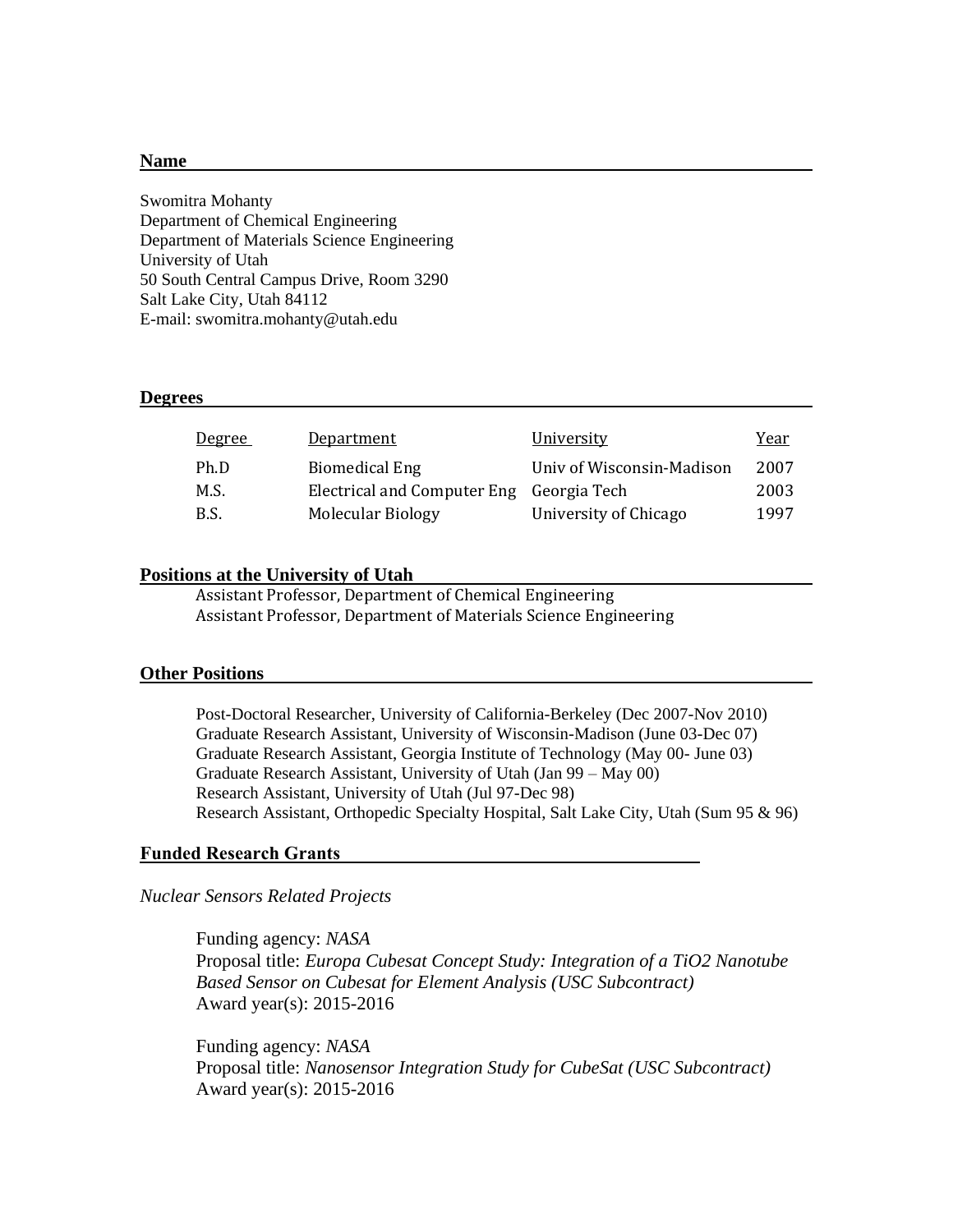### *Biomedical Sensor Related Projects*

Funding agency: *NIH* Proposal title: *Evaluation of a novel breath sensor for rapid, low-cost diagnosis of tuberculosis in children (R01)* Award year(s): 2018-2023

Funding agency: *NSF* Solicitation: *Nano Biosensing* Proposal title: *Engineered Metal Functionalized Titania Nanotube Sensing Platform for Assessment of Pneumonia Volatile Biomarkers* Award year(s): 2018-2020

 Funding agency: *NIH* Solicitation: *NIH R41PA 15-270* Proposal title: *Rapid Monitoring and Assessment of Tuberculosis Treatment at the Point of Care Using Breath*

Funding agency: *UURF* Solicitation: *UofU Seed Grant* Proposal title: *Nanotube Coupled Sensor* Award year(s): 2017

Funding agency: *UURF* Proposal title: *Development of Handheld TB Breath Sensor* Award year(s): 2015

### *Environmental Related Projects*

Funding agency: *DOE* Proposal title: EFRC: Multi-Scale Fluid-Solid Interactions in Architected and Natural Materials(MUSE) Award year(s): 2018-2023

 Funding agency: *Venture Well* Solicitation: *N/A* Proposal title: *Development of Point of Use Water Purification Device* Award year(s): 2015-2016

Funding agency: *DOE ARPA-E* Solicitation: DE-FOA-0000882 Proposal title: *Electro dynamic Sorting of Light Metals and Alloys* Award year(s): 2015-2018

Funding agency: *GOED* Proposal title: *TiO2 Nanotubes for Purification of Air* Award year(s): 2015-2018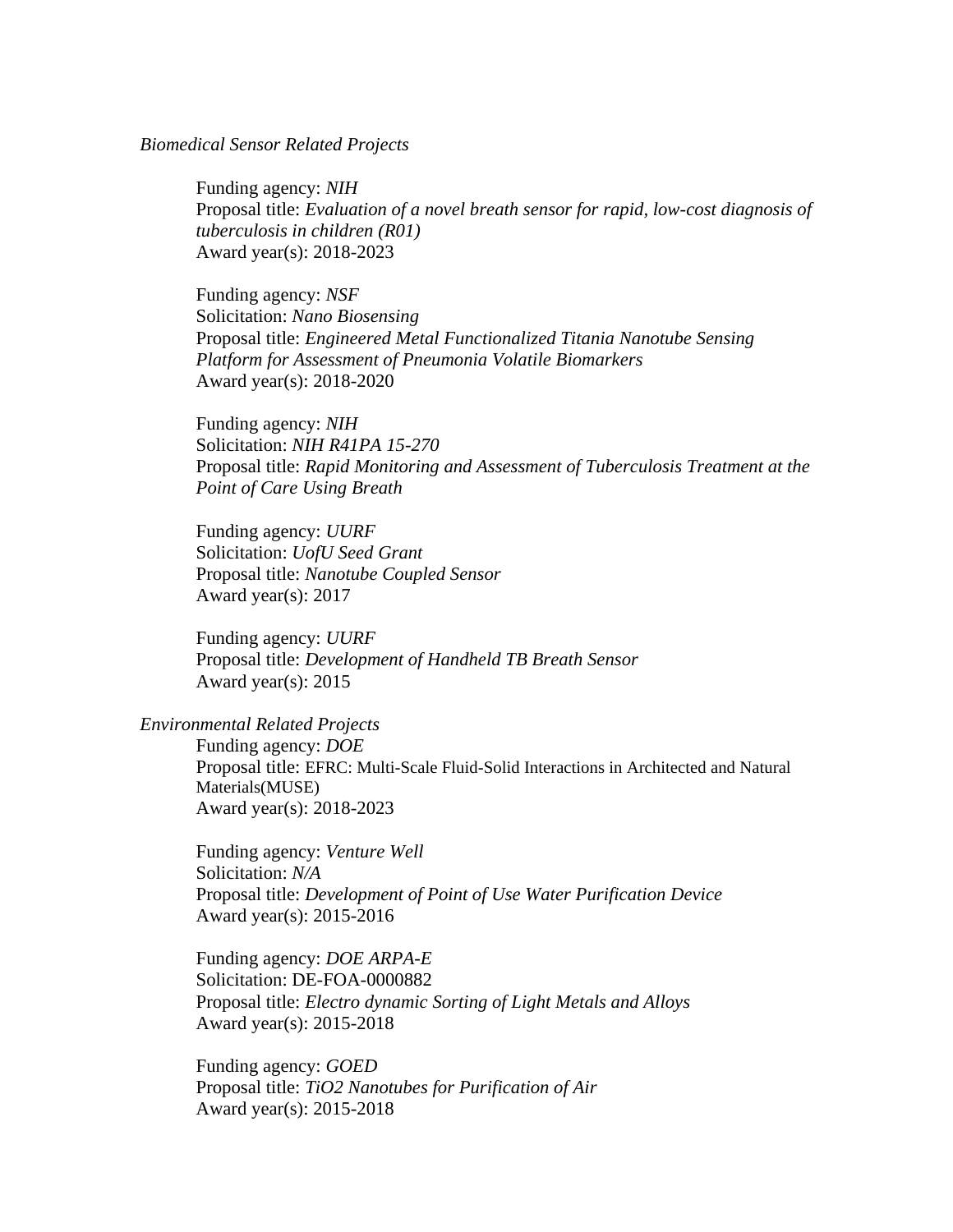# **Other Competitive Grants and Awards**

Funding agency: Gates Foundation USAID Solicitation: TB Grand Challenge Proposal title: TB Triage Platform Award years(s): 2015-2017

Funding agency: National Science Foundation Solicitation: NSF-EBBT Proposal title: Rapid Diagnosis of Tuberculosis at the Point of Care Using a Handheld Volatile Biomarker Sensor Award year(s): 2015-2016

# **Peer Reviewed Publications**

- 1. Andama, A.O., Crowder, R.R., Jaganath, D., Asege, L., Nakaye, M., Katumba, D., Mwebe, S., Semitala, F., Joloba, M., Worodria, W. and Mohanty, S., 2019. Xpert MTB/RIF Ultra Sputum and Urine Testing and Determine LAM for Detection of Tuberculosis in Kampala, Uganda. In C55. TUBERCULOSIS DIAGNOSIS (pp. A5168- A5168). American Thoracic Society.
- 2. Tseng, Y.H., Mohanty, S.K., McLennan, J.D. and Pease III, L.F., 2019. Algal lipid extraction using confined impinging jet mixers. Chemical Engineering Science: X, 1, p.100002.
- 3. Tseng, Y.H., Lee, T.I., Doane, S.J., Butterfield, A.E., McLennan, J.D., Mohanty, S.K. and Pease, L.F., 2019. Periodic symmetry defined bioreactors enhance algae growth. Environmental Science: Water Research & Technology, 5(6), pp.1037-1045.
- 4. Wang, D., Fletcher, T.H., Mohanty, S., Hu, H. and Eddings, E.G., 2019. Modified CPD model for coal devolatilization at underground coal thermal treatment conditions. Energy & fuels, 33(4), pp.2981-2993.
- 5. Hassan, S.S., Carlson, K., Mohanty, S.K. and Canlier, A., 2018. Ultra-rapid catalytic degradation of 4-nitrophenol with ionic liquid recoverable and reusable ibuprofen derived silver nanoparticles. Environmental Pollution, 237, pp.731-739.
- 6. Leu, H.Y., Farhoudi, N., Reiche, C.F., Körner, J., Mohanty, S., Solzbacher, F. and Magda, J., 2018. Low-Cost Microfluidic Sensors with Smart Hydrogel Patterned Arrays Using Electronic Resistive Channel Sensing for Readout. Gels, 4(4), p.84.
- 7. Carlson, K., Misra, M. and Mohanty, S., 2018. "Developments in Micro-and Nanotechnology for Foodborne Pathogen Detection", Foodborne pathogens and disease, 15(1), pp.16-25.
- 8. Leu, H.Y., Farhoudi, N., Reiche, C., Körner, J., Mohanty, S., Solzbacher, F. and Magda, J., 2018. *"Low-Cost Microfluidic Sensors with Smart Hydrogel Patterned Arrays Using Electronic Resistive Channel Sensing for Readout"* , *Gels*, *4*(4), p.84.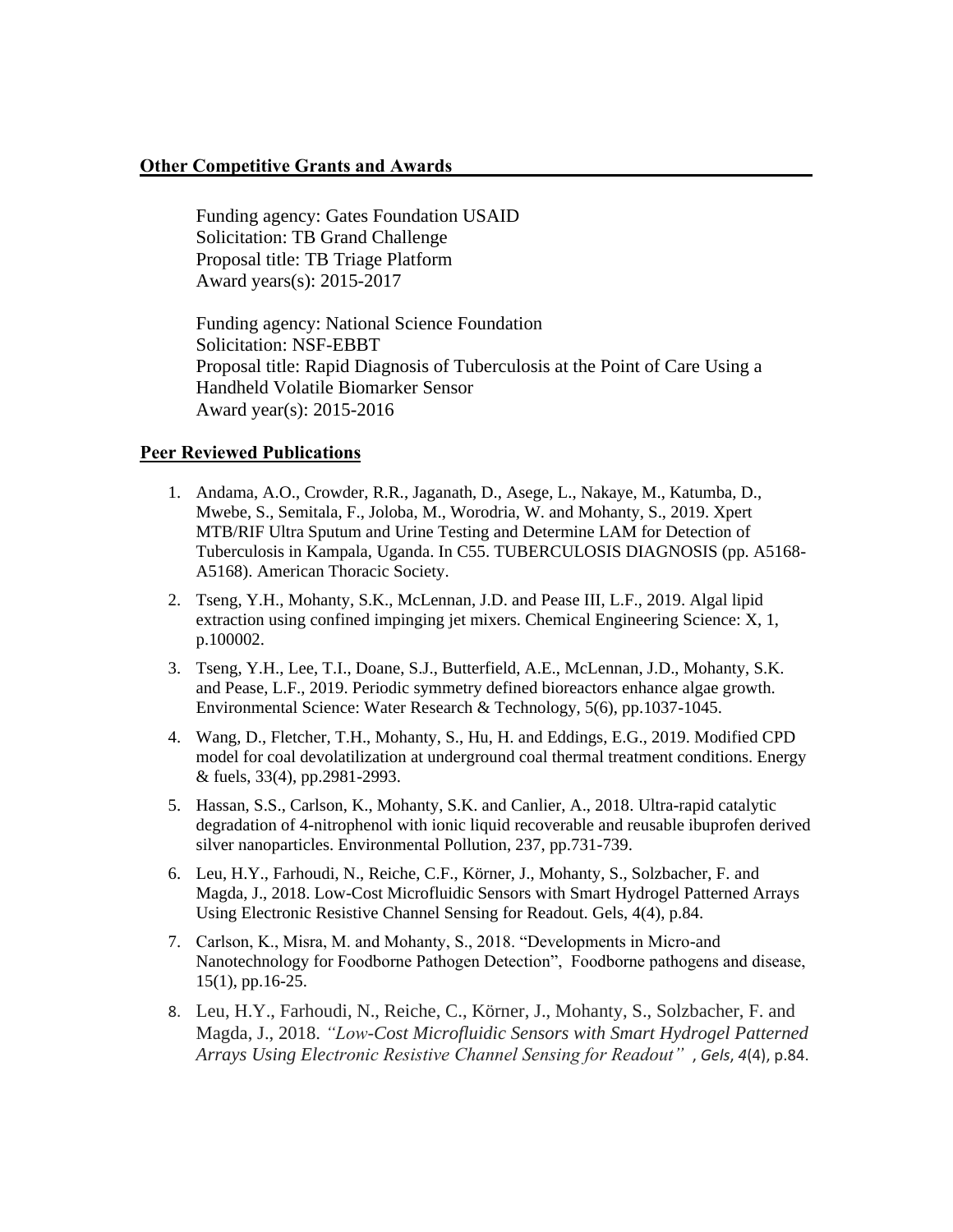- 9. Bhattacharyya, D., Kumar, P., Smith, Y.R., Mohanty, S.K. and Misra, M., 2018. *"Plasmonic-enhanced electrochemical detection of volatile biomarkers with gold functionalized TiO2 nanotube arrays"*, *Journal of materials science & technology*, *34*(6), pp.905-913.
- 10. Beeman, M., Nze, U., Sant, H., Malik, H., Mohanty, S., Gale, B. and Carlson, K., 2018. "*Electrochemical Detection of E. coli O157: H7 in Water after Electrocatalytic and Ultraviolet Treatments Using a Polyguanine-Labeled Secondary Bead Sensor.* ", *Sensors*, *18*(5), p.1497.
- 11. Hassan, S.S., Carlson, K., Mohanty, S.K. and Canlier, A., 2018. Ultra-rapid catalytic degradation of 4-nitrophenol with ionic liquid recoverable and reusable ibuprofen derived silver nanoparticles. *Environmental Pollution*, *237*, pp.731-739.
- 12. P. Kumar, S.K. Mohanty, S. Guruswamy, Y.R. Smith, and M. Misra, 2017. Detection of Food Decay Products using Functionalized One-Dimensional Titania Nanotubular Arrays. *IEEE Sensors Letters*.
- 13. D. Bhattacharyya, P. Kumar, S.K. Mohanty, Y.R. Smith, and M. Misra, 2017. Detection of four distinct volatile indicators of colorectal cancer using functionalized titania nanotubular arrays. *Sensors*, *17*(8), p.1795.
- 14. K. N. Chappanda, M. Misra, and S. K. Mohanty, "Synthesis of TiO2–Al2O3 and TiO2– Ta2O5 composite nanotubes on planar Si substrates," Micro & Nano Letters, 2016. Published, 08/01/2016.
- 15. K. Carlson, J. Tamllos, A. Timmerman, M. Misra, and S. Mohanty, "Development of titanium dioxide nanotube-based arrays for the electrocatalytic degradation and electrochemical detection of emerging pharmaceuticals in water," WIT Transactions on Ecology and the Environment, vol. 209, pp. 53-63, 2016. Published, 06/01/2016.
- 16. K. Carlson, C. Elliott, S. Walker, M. Misra, and S. Mohanty, "An Effective, Point-of-Use Water Disinfection Device Using Immobilized Black TiO2 Nanotubes as an Electrocatalyst," Journal of The Electrochemical Society, vol. 163, pp. H395-H401, 2016. Published, 03/08/2016.
- 17. D. Bhattacharyya, Y. R. Smith, S. K. Mohanty, and M. Misra, "Titania Nanotube Array Sensor for Electrochemical Detection of Four Predominate Tuberculosis Volatile Biomarkers," Journal of The Electrochemical Society, vol. 163, pp. B206-B214, 2016. Published, 03/04/2016.
- 18. H. Jayamohan, Y. R. Smith, B. K. Gale, S. K. Mohanty, and M. Misra, "Photocatalytic microfluidic reactors utilizing titania nanotubes on titanium mesh for degradation of organic and biological contaminants," Journal of Environmental Chemical Engineering, vol. 4, pp. 657-663, 2016. Published, 03/01/2016.
- 19. J. M. Huber, K. L. Carlson, O. Conroy-Ben, M. Misra, and S. K. Mohanty, "Development of a field enhanced photocatalytic device for biocide of coliform bacteria," Journal of Environmental Sciences, vol. 44, pp. 38-44, 2016. Published, 01/14/2016.
- 20. Y. R. Smith, D. Bhattacharyya, S. K. Mohanty, and M. Misra, "Anodic functionalization of Titania nanotube arrays for the electrochemical detection of tuberculosis biomarker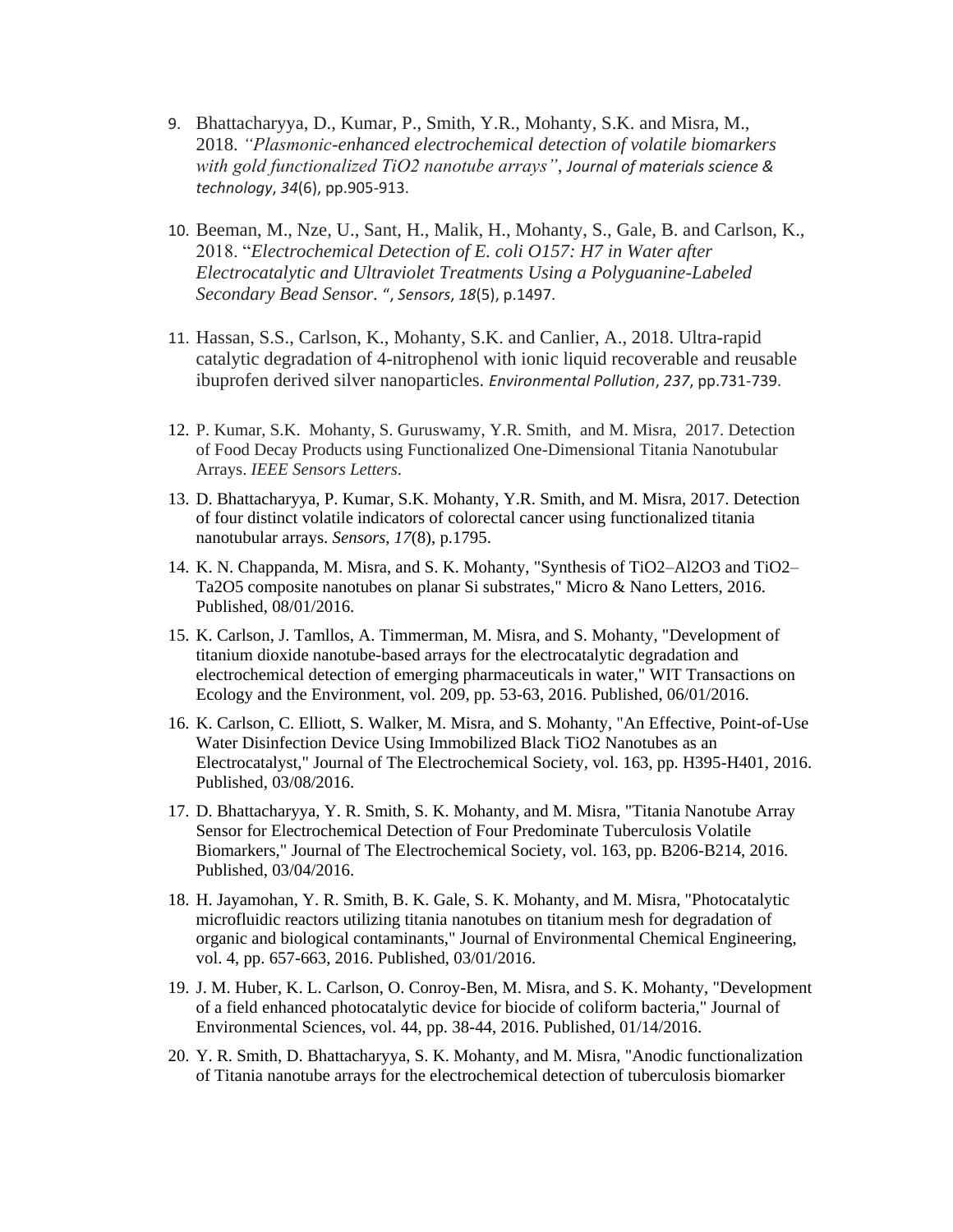vapors," Journal of The Electrochemical Society, vol. 163, pp. B83-B89, 2016. Published, 01/01/2016.

- 21. Jayamohan, Harikrishnan, York R. Smith, Lauryn C. Hansen, Swomitra K. Mohanty, Bruce K. Gale, and Mano Misra. "Anodized titania nanotube array microfluidic device for photocatalytic application: Experiment and simulation." Applied Catalysis B: Environmental 174 (2015): 167-175. Published, 10/01/2015.
- 22. Ray, Rupashree S., Biplab Sarma, Swomitra Mohanty, Keith Prisbrey, and Mano Misra. "Assessment of metals in detection of TB biomarkers: Novel computational approach." Materials Chemistry and Physics 161 (2015): 1-8. Published, 07/01/2015.
- 23. Robinson, David C., Swomitra Mohanty, Jason Young, Greg Jones, and Darren Wesemann. "Novel techniques for mapping infectious diseases using point of care diagnostic sensors." In Physics and Technology of Sensors (ISPTS), 2015 2nd International Symposium on, pp. XVI-XVIII. IEEE, 2015. Published, 06/01/2015.
- 24. Kim, Younghwan, Jason Young, David C. Robinson, Greg Jones, Mano Misra, and Swomitra K. Mohanty. "Titanium dioxide nanotube based sensing platform for detection of mycobacterium tuberculosis volatile biomarkers methyl nicotinate and p-anisate." In Physics and Technology of Sensors (ISPTS), 2015 2nd International Symposium on, pp. 317-324. IEEE, 2015. Published, 06/01/2015.
- 25. Sarma, Biplab, Abraham L. Jurovitzki, Rupashree S. Ray, York R. Smith, Swomitra K. Mohanty, and Mano Misra. "Electrochemical capacitance of iron oxide nanotube (Fe-NT): effect of annealing atmospheres." Nanotechnology26, no. 26 (2015): 265401. Published, 06/01/2015.
- 26. Dhiman Bhattacharyya, York R Smith, Mano Misra, and Swomitra K Mohanty, " Electrochemical detection of methyl nicotinate biomarker using functionalized anodized titania nanotube arrays, 2015 Mater. Res. Express 2 025002. doi:10.1088/2053- 1591/2/2/025002. Published, 01/01/2015.
- 27. Smith, Y.R., Chappanda, K.N., Mohanty, S. K., Misra, M. "TIO2-WO3 Nanotubular Composite Synthesized by Anodization of Simultaneous Multi-Target Sputtered Thin Films Characterized by Laser Ablation ICP-MS." ECS Transactions 58, no. 41 (2014): 115-124. Published, 10/01/2014.
- 28. Ray, R.S., Sarma, B., Mohanty, S. K., Misra, M., "Theoretical and experimental study of sensing of triacetone triperoxide (TATP) explosive through nanostructured TiO2 substrates", Talanta 118(2014): 304-311. Published, 06/01/2014.
- 29. Smith, Y.R., Gakhar, R. Merwin, A., Mohanty, S. K. Chidambaram, D., Misra, M. Anodic titania, nanotube arrays, sensitized with Mn-or-Co-doped cds nanocrystals", Electrochiica Acta 135 (2014): 503-512. Published, 05/01/2014.
- 30. K. N. Chappanda, Y. Smith, L. Rieth, P. Tathireddy, M. Misra, S. K. Mohanty "Effect of sputtering parameters on the morphology of TiO2 nanotubes synthesized from thin Ti film on Si substrate", IEEE Transactions and Nanotechnology 2014,14 18-25. Published, 04/01/2014.
- 31. K. N. Chappanda, Y. Smith, M. Misra, S. K. Mohanty, TiO2-WO3 composite nanotubes from co-sputtered thin films on Si substrate for enhanced photoelectrochemical water splitting, Journal of The Electrochemical Society 161. no. 9 (2014): H431-H437. Published, 02/18/2014.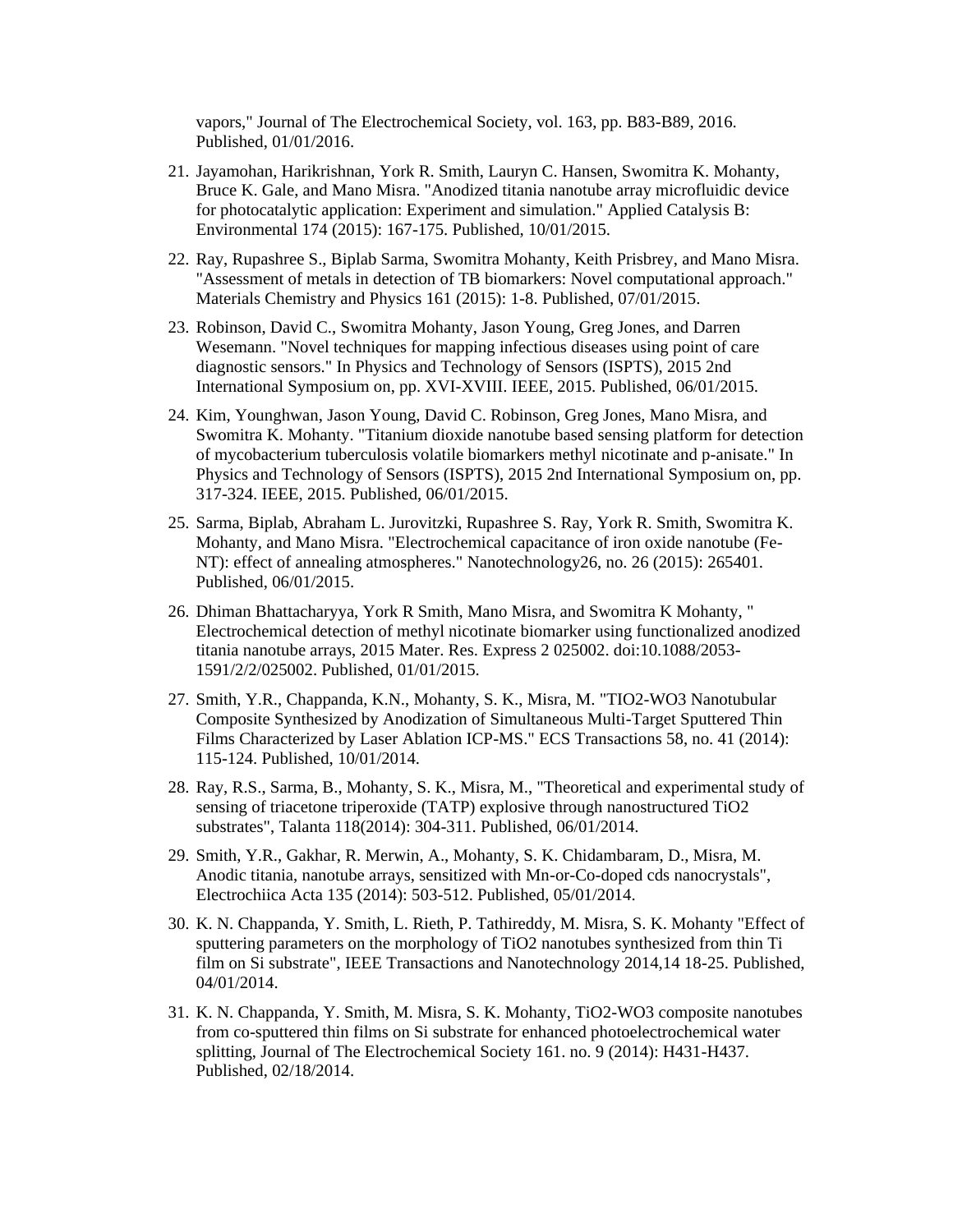- 32. B. Sarma, A.L., Y.R. Smith, A.L. Jurovitzki, S.K. Mohanty, M. Misra "Supercapacitance Behavior of Porous Oxide Layer Grown on 302-type Stainless Steel Substrate," J. Power Sources (Accepted, 15-Feb-13). Published, 08/01/2013.
- 33. B. Sarma, A.L, Jurovitzki, R.S. Ray, Y.R. Smith, S.K. Mohanty, M. Misra, "Electrochemical Capacitance of Iron Oxide Nanotube (FE-NT): Effect of Annealing Atmosphere", Journal of Power sources, March 15 2013. Published, 03/2013.
- 34. B. Sarma, A.L. Jurovitzki, Y.R., Smith, S.K. Mohanty, M. Misra, "Redox-Induced Enhancement in Interfacial Capacitance of Titania Nanotube/Bismuth Oxide Composite Electrode," ACS Appl. Mater. Interfaces (Accepted, 17-Feb-13). Published, 02/17/2013.
- 35. M. R. Chapman, K R. Balakrishnan, J. Liu, M.J. Conboy, H. Huang, S. K. Mohanty, E. Jabart, J. Hack, I. M. Conboy and L. L. Sohn, "Sorting single satellite cells from individual myofibers reveals heterogeneity in cell-surface markers and myogenic capacity", Integrated Biology 2013, DOI: 10.1039/c3ib20203h 2013. Published, 02/06/2013.
- 36. Y.R. Smith, B. Sarma, S.K. Mohanty, M. Misra, "Single-Step Anodization for Synthesis of Hierarchical TiO2 Nanotube Arrays on Foil and Wire Substrate for Enhanced Photoelectrochemical Water Splitting," Int. J. Hydrogen Energ., 2013,38, 2062-2069. Published, 02/01/2013.
- 37. B. Sarma, Y. Smith, S. K. Mohanty, M. Misra, Electrochemical Deposition of CdO on Anodized TiO2 Nanotube Arrays for Enhanced Photoelectrochemical Properties", Materials Letters, Volume 85, 15 October 2012, Pages 33–36. Published, 10/2012.
- 38. K. N. Chappanda, Y. Smith, S. K. Mohanty, L.W. Rieth, P. Tathireddy, P., Misra, M. "Growth and characterization of TiO2 nanotubes from sputtered Ti film on Si substrate", Nanoscale Res Lett. 2012 Jul 12;7:388. Published, 07/2012.
- 39. Y. Smith, B. Sarma, S. K. Mohanty, M. Misra, "Formation of TiO2-WO3 Nanotubular Composite via Single-Step Anodization and its Application in Photoelectrochemical Hydrogen Generation", Electrochemistry Communications, Volume 19, June 2012, Pages 131–134. Published, 06/2012.
- 40. K. N. Chappanda, Y. Smith, M. Misra, S. K. Mohanty," Site-specific and patterned growth of TiO2 nanotube arrays from e-beam evaporated thin titanium film on Si wafer", Nanotechnology 23 (2012) 385601 (8pp.). Published, 06/2012.
- 41. Y.R. Smith, B. Sarma, S.K. Mohanty, M. Misra, "Light Assisted Anodized TiO2 Nanotube Arrays, ACS Appl. Mater. Interfaces, 2012, 4, 5883-5890. Published, 04/01/2012.
- 42. S.K. Mohanty, J. Warrick, D.J. Beebe, "Accessible Micro Capillary Electrophoresis Device Using Surface Tension Driven Flow", Electrophoresis 2009;30(9):1470-81. 2009
- 43. Carbano, S.K. Mohanty, H. Huang, L. A. Godley, and L. L. Sohn, "Cell Characterization Using a Protein-Functionalized Pore" Lab Chip, 2008, 8, 1478 - 1485
- 44. S.K. Mohanty, D. Kim. D.J. Beebe, "Do-it-yourself microelectrophoresis chips with integrated sample recovery", Electrophoresis, 2006. 27(19): p. 3772-2778.
- 45. J. Moorthy, G.A. Mensing, D. Kim, S.K. Mohanty, D.T. Eddington, and D. J. Beebe, "Microfluidic tectonics platform: A colorimetric, disposable botulinum toxin enzymelinked immunosorbent assay system.", Electrophoresis 2004. 25(10-11): p. 1705-1713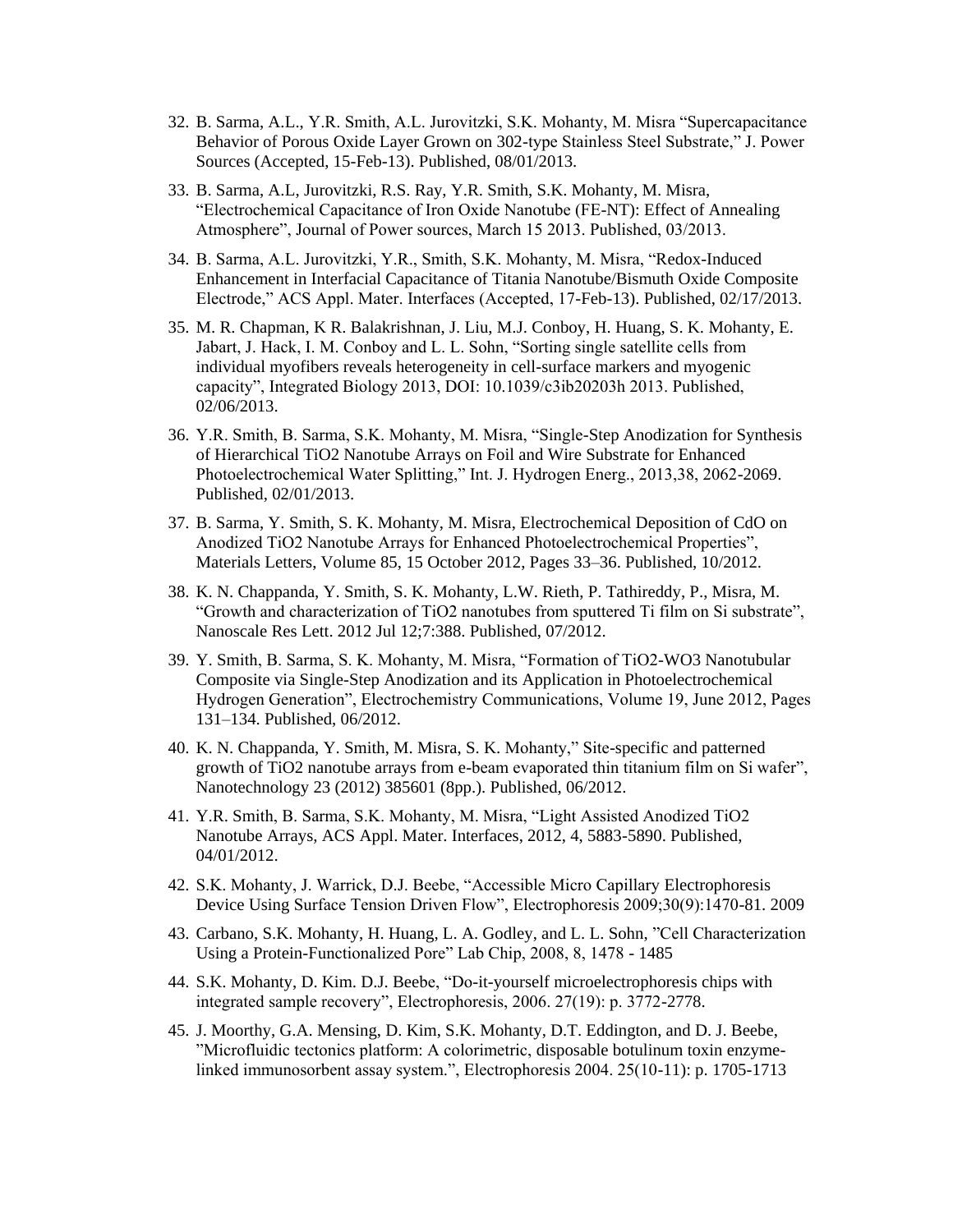- 46. S.K. Mohanty. M. Graff, E. Moss and A.B. Frazier, "Micro Stenciling: A Generic Technology for Micro Scale Patterning of Vapor Deposited Materials," Journal of Microelectromechanical Systems, 2004. 13(6): p. 956-962
- 47. A.R. Han, O, Wang, M. Graff, S.K. Mohanty, et al., "Multi-layer plastic/glass microfluidic systems containing electrical and mechanical functionality", Lab Chip 2003. 3(3): p. 150-157.
- 48. T. Edwards, S.K. Mohanty, R.K. Edwards, and C.L. Thomas, "Rapid Micromold Tooling for Injection Molding Microfluidic Components," Sensors & Materials, (14:3) 1-12 (2002).
- 49. Papautsky, S. Mohanty, R. Weiss, and A.B. Frazier, "High Lane Density Slab Gel Electrophoresis using Micromachined Instrumentation," Electrophoresis, (22:18) 3908- 3915 (2001).

#### **Papers In Rigorously Reviewed Conferences**

- 50. Harikrishnan Jayamohan, York R. Smith, Bruce K. Gale, Manoranjan Misra, Swomitra K. Mohanty, "Platinum functionalized Titania Nanotube Array Sensor for Detection of Trichloroethylene in Water", IEEE Transactions, 2013. Conference Paper, Refereed, Presented, 11/01/2013.
- 51. S.K. Mohanty, S.K. Ravula, K. Engisch, and A.B. Frazier, "Micro Electrical Impedance Spectroscopy of Bovine Chromafin Cells," IEEE EMBS Special Topic Conference on Microtechnologies in Medicine & Biology, Madison, WI, May 2002, pp. 485-489.
- 52. A. Han, O. Wang, S.K. Mohanty, M. Graff, and A.B. Frazier, "A Multi-Layer Plastic Packaging Technology for Miniaturized Bio Analysis Systems Containing Integrated Electrical and Mechanical Functionality," IEEE EMBS Special Topic Conference on Microtechnologies in Medicine & Biology, Madison, WI, May 2002, pp 66-70.
- 53. J.D. Brazzle, S. Mohanty, and A.B. Frazier, "Micromachined Multiple Output Port Needle," *IEEE International Conference on Engineering in Medicine and Biology*, Atlanta, GA, October 1999, pg. 834.
- 54. A. Han, O. Wang, S.K. Mohanty, M. Graff, and A.B. Frazier, "Advanced MEMS Packaging for Microfluidic Systems Containing Electrical and Mechanical Functionality," *IMAPS Advanced Technology Workshop for Packaging of MEMS and Related Micro Integrated Systems*, Scotts Valley, CA, November 2002
- 55. I. Papautsky, S.K. Mohanty, R. Weiss, and A.B. Frazier, "High Lane Density Slab Gel Electrophoresis by Micromachined Instrumentation," *IEEE International Conference on Engineering in Medicine and Biology*, Atlanta, GA, October 1999, pg. 843.

## **Conference Presentations**

1. Saffary, Y., McKinnon, L., Willis, C., Carlson, K. and Mohanty, S., 2019, November. Analysis of Pneumonia Associated Volatile Organic Compounds from Bacteria Culture Using Synthesized TiO2 Nanotube Array Sensor and Gas Chromatography/Mass Spectrometry. In 2019 AIChE Annual Meeting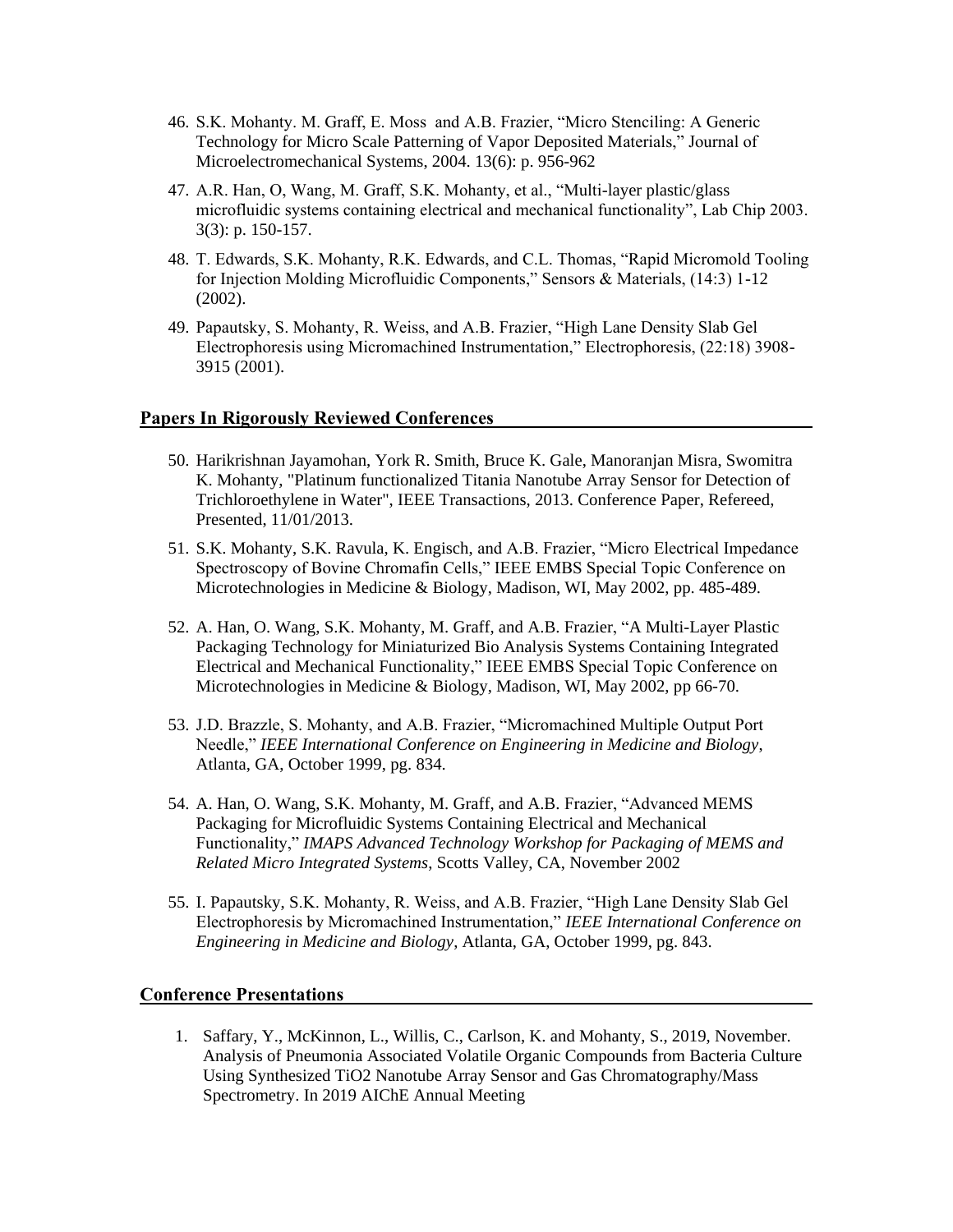- 2. McKinnon, L., Cho, H., Wang, B., Mohanty, S., Magda, J., Deo, M. and Bartyl, M., 2019, November. In-Situ Synthesis and Characterization of Mesoporous SBA-15 inside Enclosed Polymer Microchannels. In 2019 AIChE Annual Meeting. AIChE.
- 3. McKinnon, L., Saffary, Y., Carlson, K. and Mohanty, S., 2019, November. Modeling Fermi Levels in Metal Functionalized TiO2 Sensors for Applications in Volatile Organic Biomarker Detection Associated with Pneumonia. In 2019 AIChE Annual Meeting
- 4. Andama, A., Crowder, R., Willis, C., McKinnon, L., Jaganath, D., Joloba, M., Cattamanchi, A., Mohanty, S., Methyl nicotinate and methyl para-anisate as breath biomarkers for tuberculosis diagnosis: a pilot study in Kampala, Uganda, The 50th Union World Conference on Lung Health, Hyderabad, India, Ocober 29-30
- 5. Willis, C.N., Misra, M. and Mohanty, S.K., 2019, May. Engineered Electroactive Solutions for Electrochemical Detection of Volatile Organic Biomarkers Associated with Disease. In Meeting Abstracts (No. 44, pp. 2116-2116). The Electrochemical Society.
- 6. Saffary, Y., McKinnon, L., Willis, C.N., Carlson, K. and Mohanty, S.K., 2019, May. Detection of Pneumonia Volatile Organic Biomarkers Via Nanotube Sensing Platform. In Meeting Abstracts (No. 44, pp. 2118-2118). The Electrochemical Society.
- 7. H.-Y. Leu, F. Solzbacher, J. Magda, S. Mohanty, "Molecular-imprinted thrombin responsive hydrogels integrated into a microfluidics device with electronic readout", Point-of-Care Diagnostics and Global Health 2018, San Diego, CA, Oct 1-3, 2018
- 8. A. Andama, A. Cattamanchi, S.K. Mohanty, "Innovative TiO2 Nanotube Based Breath Sensors for Diagnosis of Tuberculosis, Center for Emerging Neglected Diseases (CEND ) Conference, Berkeley, CA January 6-8 2018
- 9. S. Mohanty, Y. Saffary, C. Willis, and M. Misra, "Point of Care Screening of Tuberculosis from Breath Using Functionalized TiO2 Nanotube Array Sensing Platform, Translational Medicine and Bioengineering Conference, AICHE San Francisco, November 12-18. Poster, Presented, 11/13/2016.
- 10. Saffary, C. Willis, M. Misra, and S. Mohanty, Detection of Tuberculosis Volatile Organic Biomarkers Methyl Nicotinate and Methyl Phenyl Anisate Using Two-Step Anodized Titanium Dioxide Nanotube Arrays, Translational Medicine and Bioengineering Conference, AICHE San Francisco, November 12-18, 2016. Poster, Presented, 11/13/2016.
- 11. D. Bhattacharyya, M. Misra, S. Mohanty, "Rapid Screening/Diagnosis of Tuberculosis from Breath Using Functionalized TiO2 Nanotube Array Sensing Platform", Biomedical Medical Engineering Society Annual Meeting 2016, October 5-8, Minneapolis, MN, .
- 12. D. Bhattacharyya, M. Misra, and S. K. Mohanty, "Fabrication of Smart Au/TiO2 Nanotubes/Si Based Schottky-Tunneling Diode Sensors for Electrochemical Detection of Biomarkers," in Meeting Abstracts, 2016, pp. 2022-2022. Published, 05/30/2016.
- 13. A.Tripathy, D. Bhattacharyya, M. Misra, S. Mohanty, "Electrochemical Detection of Volatile Organic Compounds (VOCs) associated with Colorectal Cancer via Nickel Functionalized Titania Nanotube Arrays (TNAs)", Biomedical Medical Engineering Society Annual Meeting 2016, October 5-8, Minneapolis, MN. Poster, Presented, 10/06/2016.
- 14. York Smith, Harikrishnan Jayamohan, Manor Misra, Swomitra Mohanty, Photocatalytic Degradation and Microbial Inactivation Utilizing Titania Nanotube Arrays in a Microfluidic Format, AICHE Annual Meeting, November 8-13, 2015. Conference Paper, Refereed, Presented, 11/11/2015.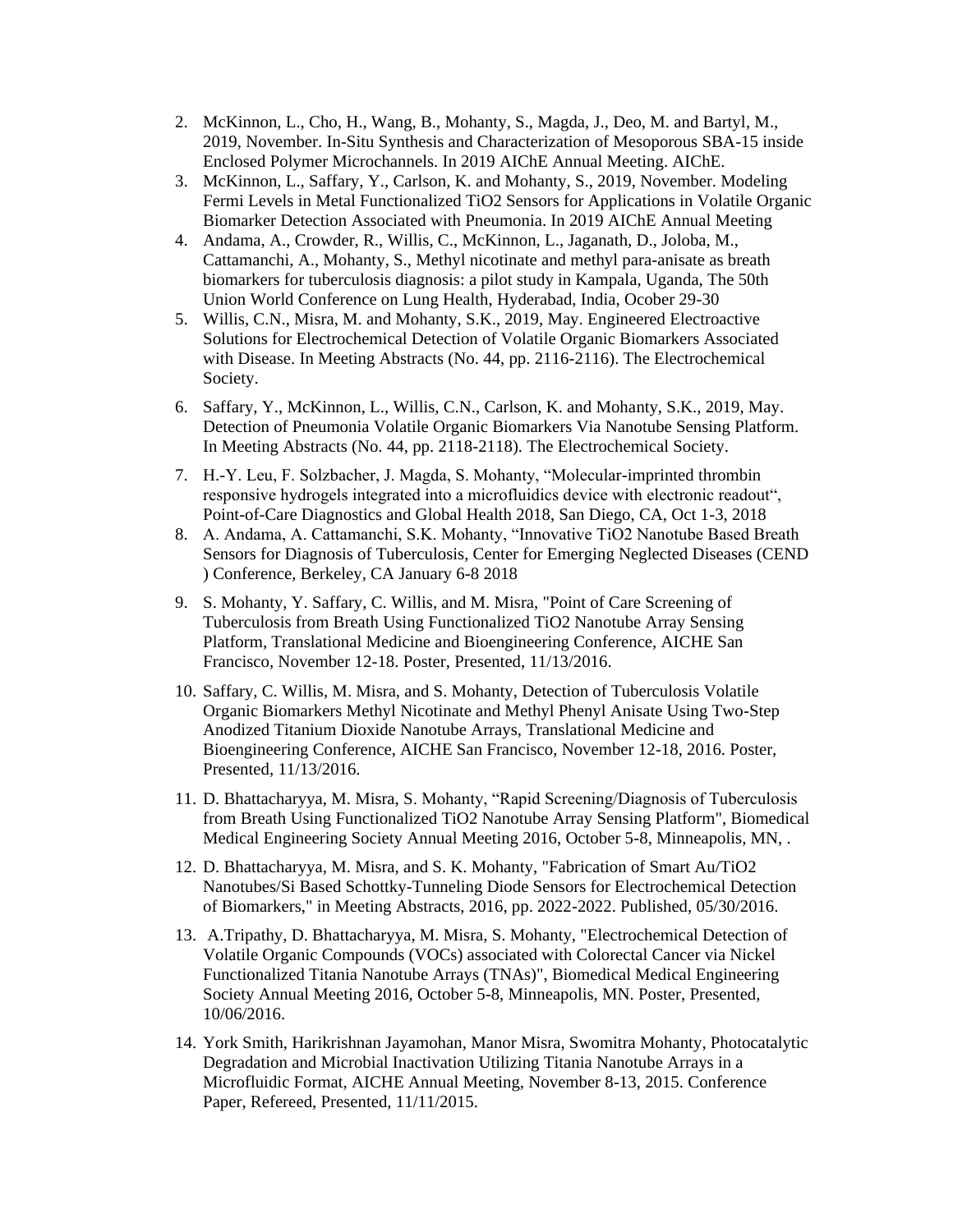- 15. Yen-Hsun Tseng, Samuel Doane, Tyler Lee, Leonard F. Pease III3, Swomitra Mohanty1, John McLennan, Anthony Edward Butterfield and Rete Browning, Periodic Symmetry Defined Bioreactor AICHE Annual Meeting, November 8-13, 2015. Conference Paper, Refereed, Presented, 11/11/2015.
- 16. Shawn Walker, Julian Tamllos, Krista Carlson, Mano Misra, Swomitra Mohanty, Photoelectrocatalytic Degradation of Organics in Water Using TiO2 Nanotubes, AICHE Annual Meeting, November 8-13, 2015. Conference Paper, Refereed, Presented, 11/11/2015.
- 17. Casey Elliott, Krista Carlson, Mano Misra, Swomitra Mohanty, Optimization of Titanium Dioxide Nanotubes for Bacterial Inactivation, AICHE Annual Meeting, November 8-13, 2015. Conference Paper, Refereed, Presented, 11/11/2015.
- 18. Dhiman Bhattacharyya, York Smith, Manoranjan Misra and Swomitra Mohanty, A Comparison of Cobalt and Gold Functionalized TiO2 Nanotubes Based Sensing Platform for Enhanced Electrochemical Detection of Volatile Organic Biomarkers, AICHE Annual Meeting, November 8-13, 2015. Conference Paper, Refereed, Presented, 11/10/2015.
- 19. Jeff Huber, Krista Carlson, Mano Misra, Swomitra Mohanty, Electrocatalytic Inactivation of E. coli in Point of Use Drinking Water Applications Using TiO2 Nanotubes, AICHE Annual Meeting, November 8-13, 2015. Conference Paper, Refereed, Presented, 11/10/2015.
- 20. Younghwan Kim, Seung Hei Cho, Jules Magda and Swomitra Mohanty Copper Functionalized TiO2 Nanotube Sensors for Enhanced Rapid Glutathione Sensing, AICHE Annual Meeting, November 8-13, 2015. Conference Paper, Refereed, Presented, 11/10/2015.
- 21. Matthew Lemieux, Swomitra Mohanty and Eric Eddings, Value-Added Products from Thermal Treatment of Biomass Pyrolysis Oil, AICHE Annual Meeting, November 8-13, 2015. Conference Paper, Refereed, Presented, 11/10/2015.
- 22. Swomtira K. Mohanty, Younghwan Kim, Mano Misra, Detection of Mycobacterium Tuberculosis Volatile Biomarkers Using a Titanium Dioxide Nanotube Based Sensing Platform, AICHE Annual Meeting, November 8-13, 2015. Presented, 11/09/2015.
- 23. Smith, York R., Dhiman Bhattacharyya, Swomitra K. Mohanty, and Mano Misra. "Electrochemical Detection of Volatile Organic Biomarkers Using Next Generation Titania Nanotube Arrays." In Meeting Abstracts, no. 40, pp. 2129-2129. The Electrochemical Society, 2015. Conference Paper, Refereed, Presented, 05/21/2015.
- 24. Carlson, Krista, Jeff Huber, Mano Misra, and Swomitra K. Mohanty. "Voltage Assisted Photocatalytic Flow through Cell for Inactivation of Biological Pathogens Using Titania Nanotube Arrays." In Meeting Abstracts, no. 32, pp. 1861-1861. The Electrochemical Society, 2015. Conference Paper, Refereed, Presented, 05/20/2015.
- 25. Smith, York R., Harikrishnan Jayamohan, Lauryn Hansen, Swomitra K. Mohanty, Bruce K. Gale, and Mano Misra. "Microfluidic Photocatalytic Device Utilizing Anodized Titania Nanotube Arrays: Application and Simulation Validation." In Meeting Abstracts, no. 37, pp. 1995-1995. The Electrochemical Society, 2015. Conference Paper, Refereed, Presented, 05/19/2015.
- 26. Bhattacharyya, Dhiman, York R. Smith, Swomitra K. Mohanty, and Mano Misra. "Electrochemical Detection of Four Prominent Tuberculosis Biomarkers Using Functionalized Titania Nanotubular Array Sensing Platform." In Meeting Abstracts, no.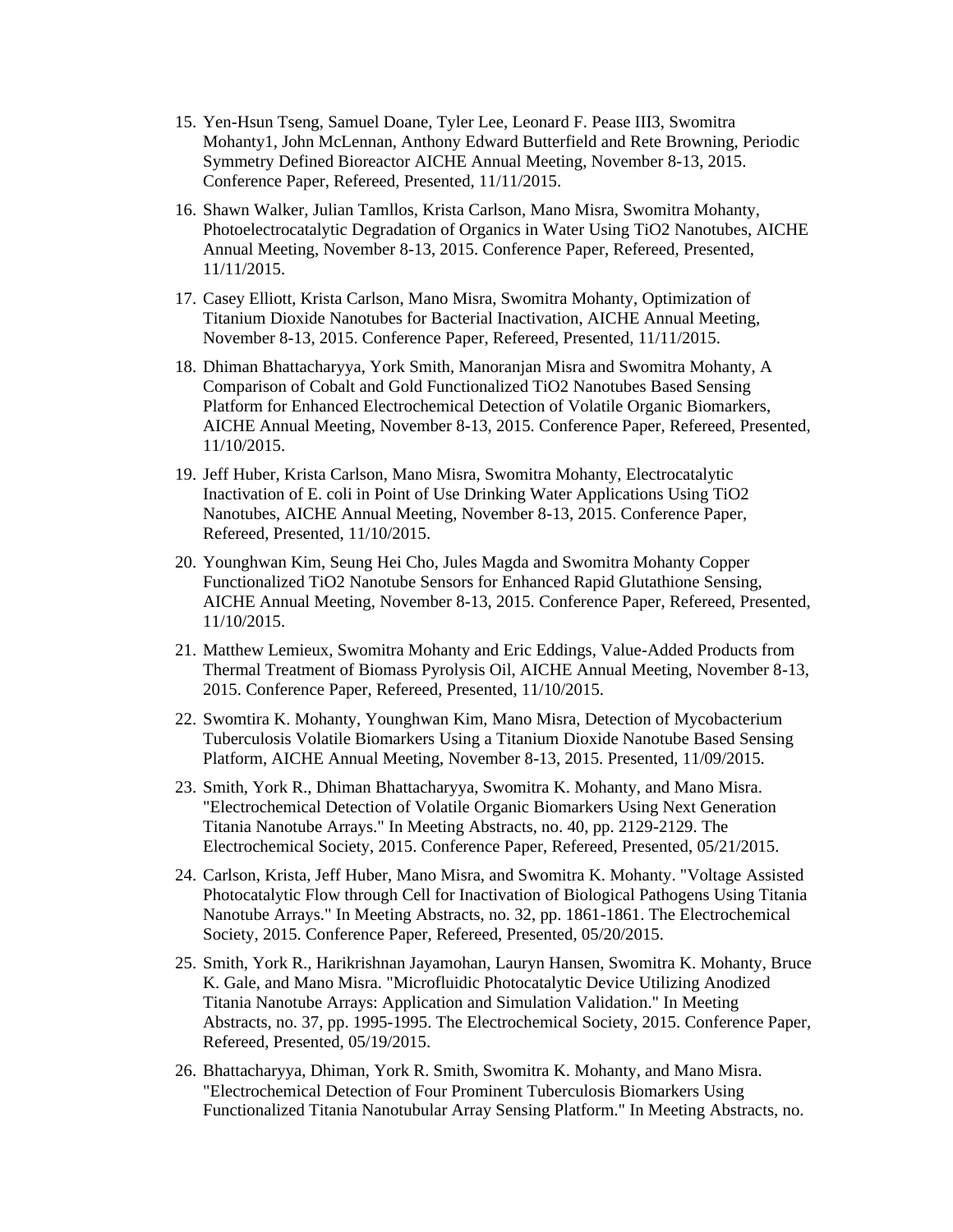39, pp. 2069-2069. The Electrochemical Society, 2015. Conference Paper, Refereed, Presented, 05/19/2015.

- 27. Swomtira Mohanty, Mano Misra, " Titanium Dioxide Nanotube Based Sensing Platform for Detection of Mycobacterium Tuberculosis Volatile Biomarkers", 2nd International Symposium on Physics Technology of Sensors, March 8-10, 2016, Pune India. Invited Talk/Keynote, Presented, 03/10/2015.
- 28. Electrodynamic Sorting of Light Metals and Alloys, ARPA-E Show Case, January 29- Feb 2, 2015, National Harbor, Maryland. Other, Presented, 01/30/2015.
- 29. Bhattacharyya, D., Smith, Y.R., Misra, M., Mohanty, S.K."Solid State Functionalized Titania Nanotube Array Sensor for TB Biomarker Detection, COMS NanoUtah 2014, October 12-14, Salt Lake City, UT USA. Conference Paper, Refereed, Presented, 10/12/2014.
- 30. Jeff Huber, Casey Elliott, Krista Carlson, Mano Misra, Swomitra Mohanty, "Solardriven Water Purification via Photocatalytic Oxidation of Chemical Pollutants and E. Coli with Titanium Dioxide Nanotube Arrays" COMS NanoUtah, October 12-15, Salt Lake City, UT USA. Conference Paper, Refereed, Presented, 10/11/2014.
- 31. Y.R. Smith S.K., Mohanty, "What's in our Breath? TEDxReno, Lear Theater, Reno, NV, 06-June-2014. Invited Talk/Keynote, Presented, 06/06/2014.
- 32. Kim, Y.; Smith, Y.R.; Mohanty, S.K.; Misra, M. "Point-of-Care Detection of Volatile Organic Compound Biomarkers from Mycobacterium tuberculosis by Breath Analysis Using Self-Organizing Titania Nanotube Arrays" Presented at the International Union of Materials Research Societies Meeting, J.N. Tata National Science Complex, Bangalore, India, 16-Dec-2013. Conference Paper, Refereed, Presented, 12/18/2013.
- 33. Y. Smith B. Sarma, A. Jurovitzki, S. K. Mohanty, M. Misra, "Titania Nanotube Array/Bismuth Oxide Interfacial Capacitance Electrode", 224th ECS Meeting in San Francisco, California (October 27-November 1, 2013. Conference Paper, Refereed, Presented, 10/31/2013.
- 34. Y. Smith, K. Chappanda, S. K. Mohanty, M. Misra, "TiO2-WO3 Nanotubular Composite Synthesized by Anodization of Simultaneous Multi-Target Sputtered Thin Films Characterized by Laser Ablation ICP-MS", 224th ECS Meeting in San Francisco, California (October 27-November 1, 2013). Conference Paper, Refereed, Presented, 10/31/2013.
- 35. H. Li, H. Jayamohan, C. Lambert, S. Mohanty, and B.K. Gale, "AUTOMATED WHOLE BLOOD PROCESSING WITH A PORTABLE MICROFLUIDIC DEVICE FOR POINT-OF-CARE DIAGNOSIS", The 17th International Conference on Miniaturized Systems for Chemistry and Life Sciences. Conference Paper, Refereed, Presented, 10/31/2013.
- 36. Harikrishnan Jayamohan, York R. Smith, Bruce K. Gale, Manoranjan Misra, Swomitra K. Mohanty, "Platinum functionalized titania nanotube array sensor for detection of trichloroethylene in water", NanoUtah 2013. Other, Presented, 10/18/2013.
- 37. Younghwan Kim, Seung Hei Cho, Jules Magda, Swomitra K. Mohanty "Diagnosis of oxidative stress using a titanium dioxide nanotube sensor for glutathione measurement" NanoUtah 2013. Other, Presented, 10/18/2013.
- 38. Younghwan, Kim, Manoranjan Misra, Swomitra K. Mohanty, "Titanium Dioxide Nanotube Based Sensing Platform for Rapid Detection of Tuberculosis Derived Volatile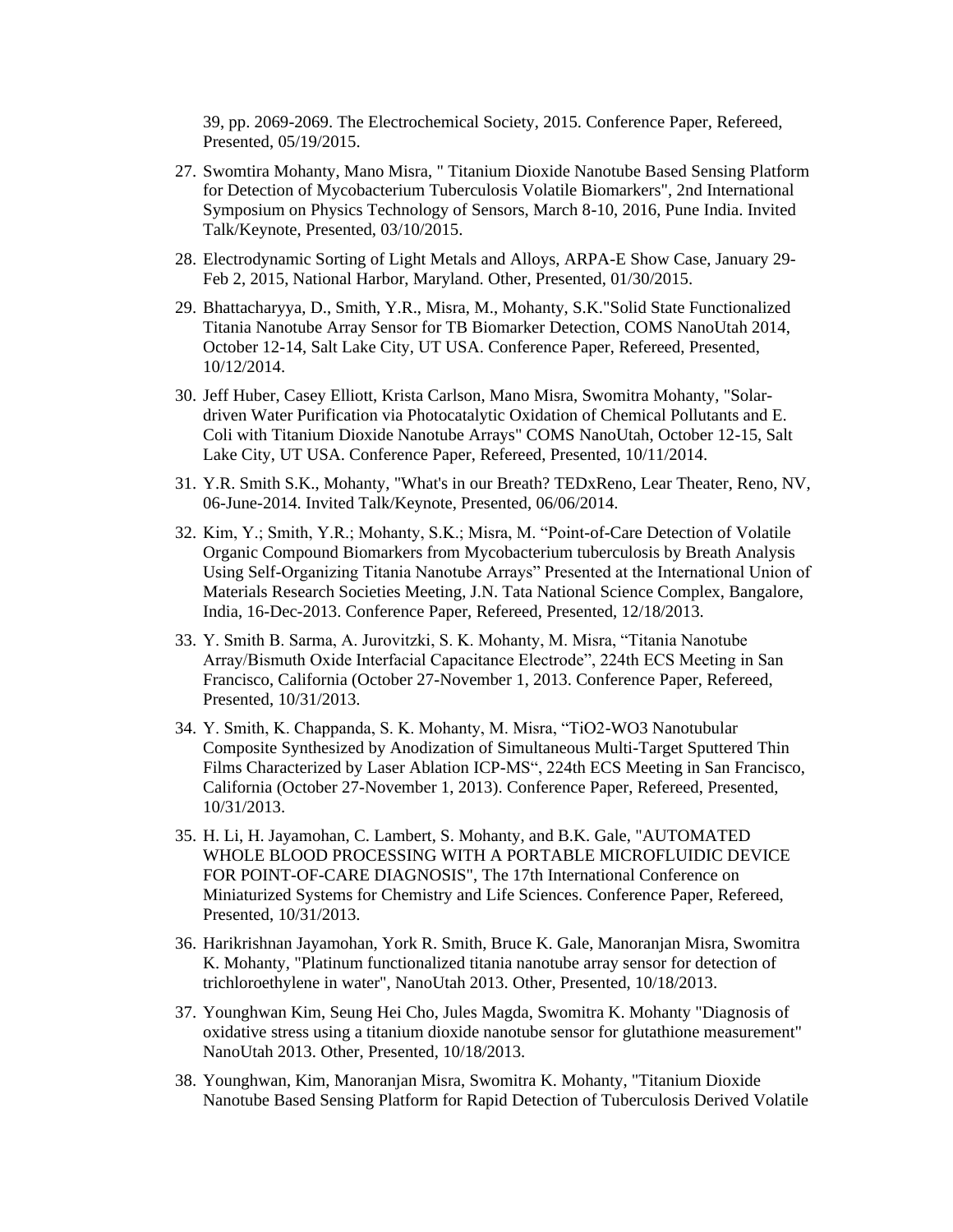Organic Compounds", The 7th International Conference on Microtechnology in Medicine and Biology, April 10-12, 2013. Conference Paper, Refereed, Presented, 04/11/2013.

- 39. Kim, Y.; Smith, Y.R.; Mohanty, S.K.; Misra, M. "Point-of-Care Detection of Volatile Organic Compound Biomarkers from Mycobacterium tuberculosis by Breath Analysis Using Self-Organizing Titania Nanotube Arrays" Presented at the International Union of Materials Research Societies Meeting, J.N. Tata National Science Complex, Bangalore, India, 16-Dec-2013.
- 40. Y. Smith B. Sarma, A. Jurovitzki, S. K. Mohanty, M. Misra, "Titania Nanotube Array/Bismuth Oxide Interfacial Capacitance Electrode", 224th ECS Meeting in San Francisco, California (October 27-November 1, 2013)
- 41. H. Li, H. Jayamohan, C. Lambert, S. Mohanty, and B.K. Gale, "AUTOMATED WHOLE BLOOD PROCESSING WITH A PORTABLE MICROFLUIDIC DEVICE FOR POINT-OF-CARE DIAGNOSIS", The 17th International Conference on Miniaturized Systems for Chemistry and Life Sciences
- 42. Y. Smith, K. Chappanda, S. K. Mohanty, M. Misra, "TiO2-WO3 Nanotubular Composite Synthesized by Anodization of Simultaneous Multi-Target Sputtered Thin Films Characterized by Laser Ablation ICPMS ", 224th ECS Meeting in San Francisco, California (October 27-November 1, 2013)
- 43. Younghwan, Kim, Manoranjan Misra, Swomitra K. Mohanty, "Titanium Dioxide Nanotube Based Sensing Platform for Rapid Detection of Tuberculosis Derived Volatile Organic Compounds", The  $7<sup>th</sup>$  International Conference on Microtechnology in Medicine and Biology, April 10-12, 2013
- 44. Younghwan Kim, Seung Hei Cho, Jules Magda, Swomitra K. Mohanty "Diagnosis of oxidative stress using a titanium dioxide nanotube sensor for glutathione measurement" NanoUtah 2013
- 45. Y. Kim, M. Misra, S. K. Mohanty, "TiO2 Nanotube Based Volatile Biomarker Sensor for Non-Invasive Diagnosis of Tuberculosis," 2012 International Breath Analysis Meeting, October 28-November 1, 2012
- 46. H. Jayamohan, H. Sant, Y. Smith, S. K. Mohanty, M. Misra, B. K. Gale, "Ordered carbonized titania nanotube based electrochemical detection of hemoglobin," NanoUtah 2012, October 11-12
- 47. K. N. Chappanda, Y. R. Smith, S. K. Mohanty, L W. Rieth, P. Tathireddy, M. Misra," Growth and characterization of  $TiO<sub>2</sub>$  nanotubes from sputtered Ti film on Si substrates," Porous Semiconductors Science and Technology, March 25-30, 2012 Malaga, Spain
- 48. B. Sarma; K.S. Raja; S.K. Mohanty; M. Misra Electrochemical and Diffusion Study of Multi-Component Lanthanides in LiCl-KCl Eutectic International Symposium on Molten Salts and Ionic Liquids 2011. (Oral Presentation), 12/01/2011
- 49. S.K. Mohanty, M.J. Conboy, I. Conboy, L.L. Sohn, "Stem-Cell Surface Marker Interrogation via Resistive-Pulse Sensing: Screening for Sca-1 Expression in Mouse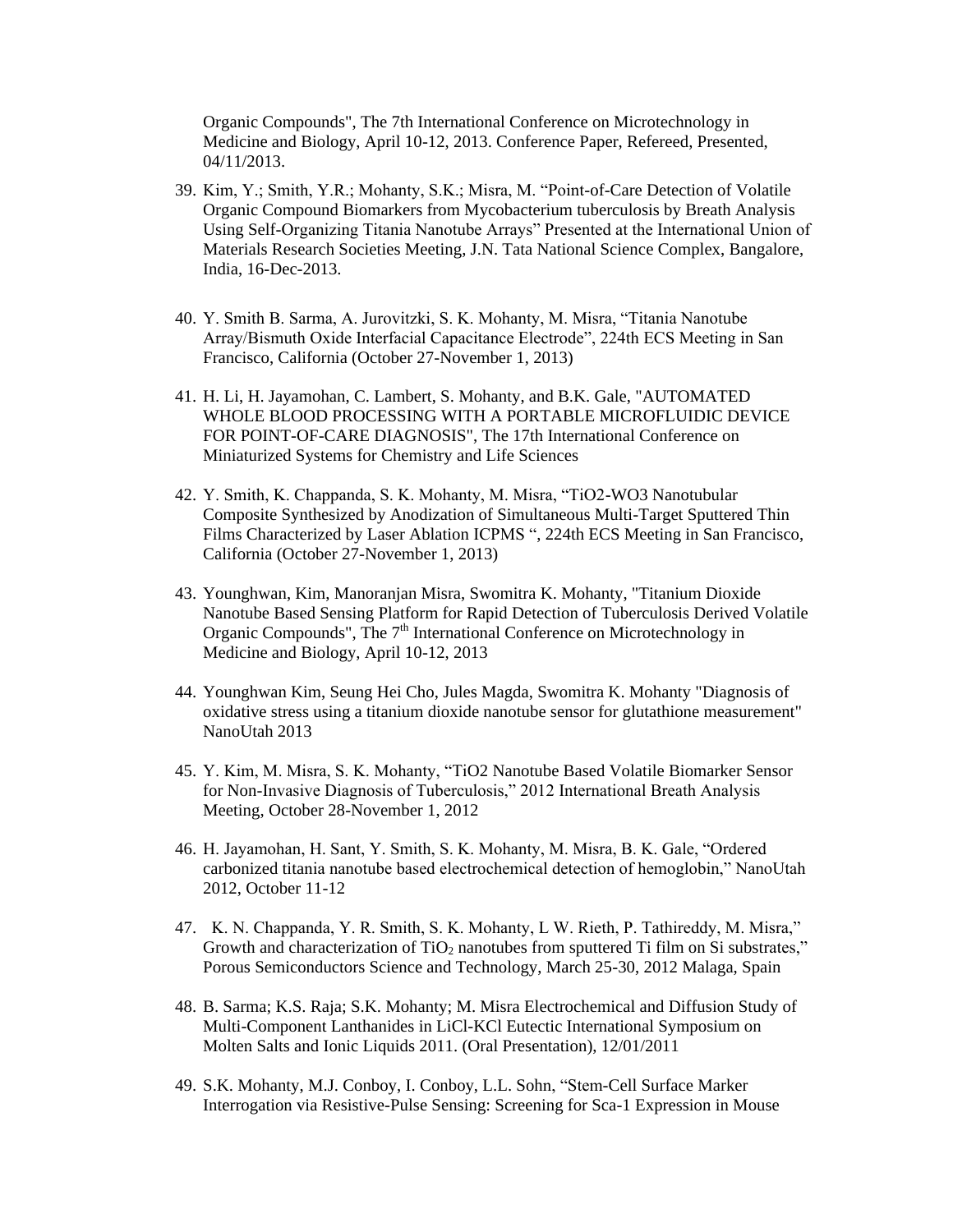Muscle Stem Cells" *International Conference on Micro Total Analysis Systems*, Jeju Island, South Korea, Japan, November 1-5 2009 (11% acceptance rate for oral presentations)

- 50. Y. Kim, S. K. Mohanty, M. Misra, "TiO2 Nanotube Based Volatile Biomarker Sensor for Non-Invasive Diagnosis of Tuberculosis," 2012 International Breath Analysis Meeting, October 28-November 1, 2012. Conference Paper, Refereed, Presented, 10/29/2012.
- 51. H. Jayamohan, H. Sant, Y. Smith, S. K. Mohanty, M. Misra, B. K. Gale, "Ordered carbonized titania nanotube based electrochemical detection of hemoglobin," NanoUtah 2012, October 11-12. Conference Paper, Refereed, Presented, 10/11/2012.
- 52. K. N. Chappanda, Y. R. Smith, L W. Rieth, P. Tathireddy, S. K. Mohanty, M. Misra "Site-specific and patterned growth of TiO2 nanotube arrays from e-beam evaporated thin titanium film on Si wafer," NanoUtah 2012, October 11-12. Conference Paper, Refereed, Presented, 10/11/2012.
- 53. Y. Kim, S. K. Mohanty, M. Misra TiO2 "Nanotube-based volatile biomarker sensor for non-invasive diagnosis of tuberculosis," NanoUtah 2012, October 11-12. Conference Paper, Refereed, Presented, 10/11/2012.
- 54. K. N. Chappanda, Y. R. Smith, S. K. Mohanty, L W. Rieth, P. Tathireddy, M. Misra," Growth and Characterization of Thin Film Titania Nanotubes on Silicon Substrates," Materials Research Society Meeting, April 9-12, 2012. Conference Paper, Refereed, Presented, 04/11/2012.
- 55. K. N. Chappanda, Y. R. Smith, S. K. Mohanty, L W. Rieth, P. Tathireddy, M. Misra," Growth and characterization of TiO2 nanotubes from sputtered Ti film on Si substrates," Porous Semiconductors Science and Technology, March 25-30, 2012 Malaga, Spain. Conference Paper, Refereed, Presented, 03/25/2012.
- 56. Electrochemical and Diffusion Study of Multi-Component Lanthanides in LiCl-KCl Eutectic B. Sarma; K.S. Raja; S.K. Mohanty; M. Misra International Symposium on Molten Salts and Ionic Liquids 2011. Conference Paper, Refereed, Presented, 12/01/2011.
- 57. S.K. Mohanty, M.J. Conboy, I. Conboy, L.L. Sohn "Isolation and Analysis of Satellite Cells from the Muscle Niche Using Microfluidics", The Ottawa Conference on New Directions in Biology and Disease of Skeletal Muscle, May 6-9, 2010, Ottawa, Canada. Invited Talk/Keynote, Presented, 06/2010.
- 58. S.K. Mohanty, M.J. Conboy, I. Conboy, L.L. Sohn, "Stem-Cell Surface Marker Interrogation" *BMES Annual Meeting October* 7-10, 2009, David L. Lawrence Convention Center Pittsburgh, PA (Oral Presentation)
- 59. S.K. Mohanty, L.L. Sohn, D.J. Beebe, "Hybrid polymer/thin film impedance system for label free monitoring of cells", *[Engineering in Medicine and Biology Society, 2004.](http://ieeexplore.ieee.org.ezproxy.library.wisc.edu/xpl/RecentCon.jsp?punumber=9639)  [EMBC 2004. Conference Proceedings. 26th Annual International Conference,](http://ieeexplore.ieee.org.ezproxy.library.wisc.edu/xpl/RecentCon.jsp?punumber=9639)* Volume 1, 2004 Page(s):2561 - 2564 Vol.4 (Oral Presentation)
- 60. S.K. Mohanty, S.K. Ravula, K. Engisch, and A.B. Frazier, "A Micro Analysis System Using Dielectrophoresis and Micro Electrical Impedance Spectroscopy for Cell Manipulation and Analysis," *The 12th International Conference on Solid-State-Sensors,*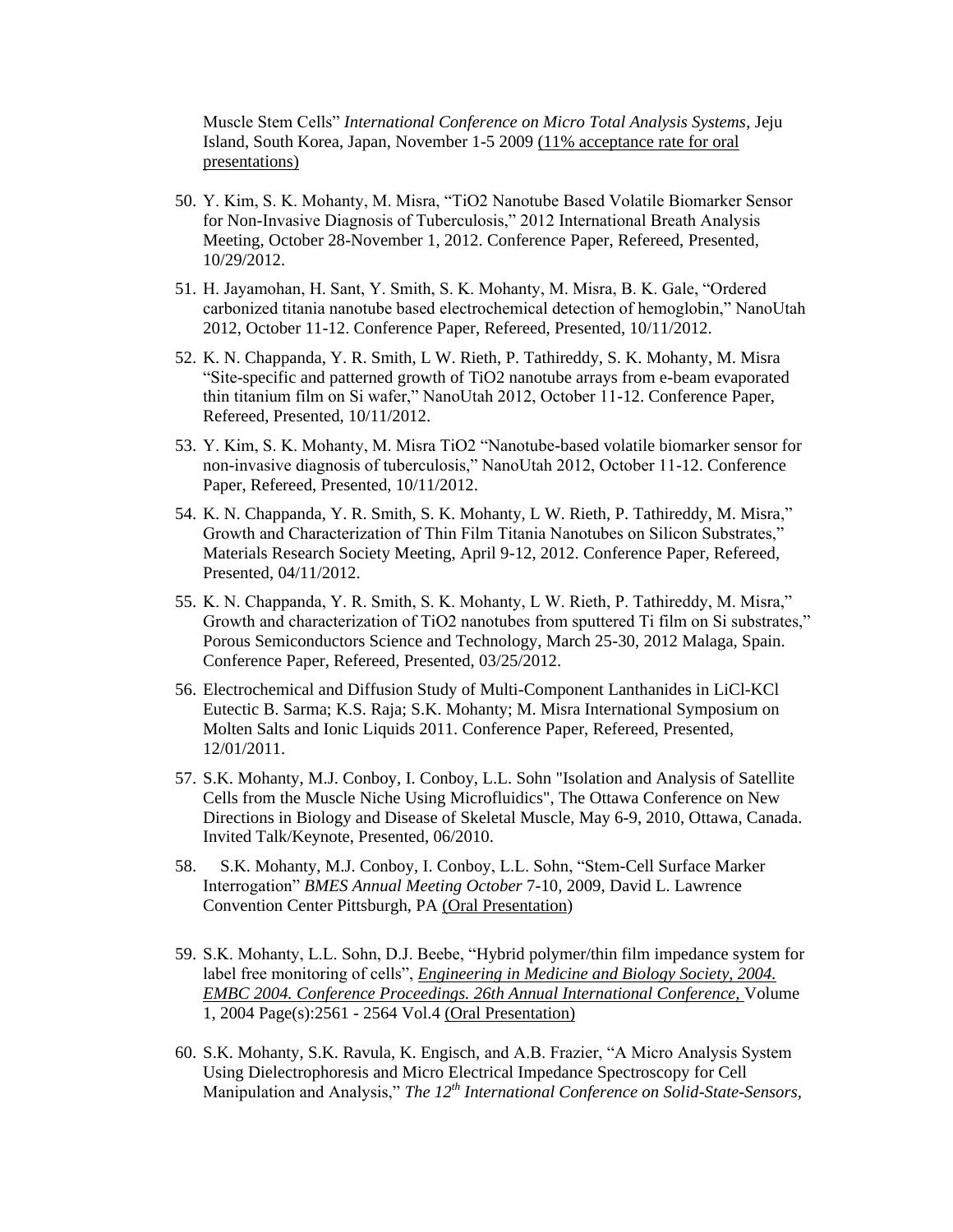*Actuators and Microsystems*, Boston, Massachusetts USA, June 8-12, 2003 (Oral Presentation).

- 61. S.K. Mohanty, S.K. Ravula, K. Engisch, and A.B. Frazier, "Single Cell Analysis of Bovine Chromaffin Cells Using Micro Electrical Impedance Spectroscopy," *International Conference on Micro Total Analysis Systems*, Nara, Japan, November 3-7, 2002 pp. 838-840.
- 62. S.K. Mohanty, M. Graff, K. Ravula, A. Han, and A.B. Frazier, "A Micro Stenciling Process for Wafer Scale Metallization of Plastic Substrates," *International Conference on Micro Total Analysis Systems*, Monterey, CA, October 2001, pp. 387-88
- 63. T.L. Edwards, S.K. Mohanty, R.K. Edwards, C. Thomas, and A.B. Frazier, "Rapid Tooling Using SU-8 for Injection Molding Microfluidic Components," *SPIE Micro Fluidic Devices and Systems Conference*, Santa Clara, CA, September 2000, pp. 82-89.
- 64. I. Papautsky, S.K. Mohanty, R. Weiss, and A. B. Frazier, "Micromachined Pipette Arrays for High Lane Density Slab Gel Electrophoresis," *International Conference on Solid-State Sensors and Actuators*, Sendai, Japan, June 1999, pp. 52-55. (25.7% acceptance rate for oral presentations)
- 65. J. Brazzle, S.K. Mohanty, and A.B. Frazier, "Hollow Metallic Micromachined Needles with Multiple Output Ports," *SPIE Micro Fluidic Devices and Systems Conference*, Santa Clara, CA, September 1999, pp. 257-266.
- 66. I. Papautsky, S.K. Mohanty, T. Ameel, and A.B. Frazier, "Effects of Rectangular Microchannel Aspect Ratio on Laminar Friction Constant," *SPIE Micro Fluidic Devices and Systems Conference*, Santa Clara, CA, September 1999, pp. 147-159.

## **Invited Talks**

S. K. Mohanty, *"Detection of Food Derived Volatile Organic Compounds Using Metal Functionalized Titanium Dioxide Nanotube Arrays,*"International Conference on Hygiene and Cleaning Devices, Satara, Maharashtra, India, March 5-7, 2018

S. K. Mohanty, *"Point-of-Care Diagnostics Sensing Platform Using Engineered Titanium Dioxide Nanotubes Semiconductors,"* InternationalConference on Advanced Semiconductor Materials and Devices (ICASMD-2018), IICT Auditorium, CSIR-Indian Institute of Chemical Technology, Hyderabad - 500 007, Telangana State, India, March 8-10, 2018

S. K. Mohanty, "Breath-based point-of-care test for diagnosis of pulmonary TB", Symposium on Breakthroughs and New Challenges in the Diagnosis and Management of Tuberculosis March 18th, 2016, MGM Institute of Health Sciences, Mumbai, Maharashtra, India

S.K. Mohanty, "Black TiO2 Nanotubular Structures for Electrocatalytically Driven Degradation of Biological Pathogens in Water", International Conference on Functional Eco-Friendly Smart Emerging Materials (FESEM) March 10-12, 2016, Pune, Maharahashtra, India